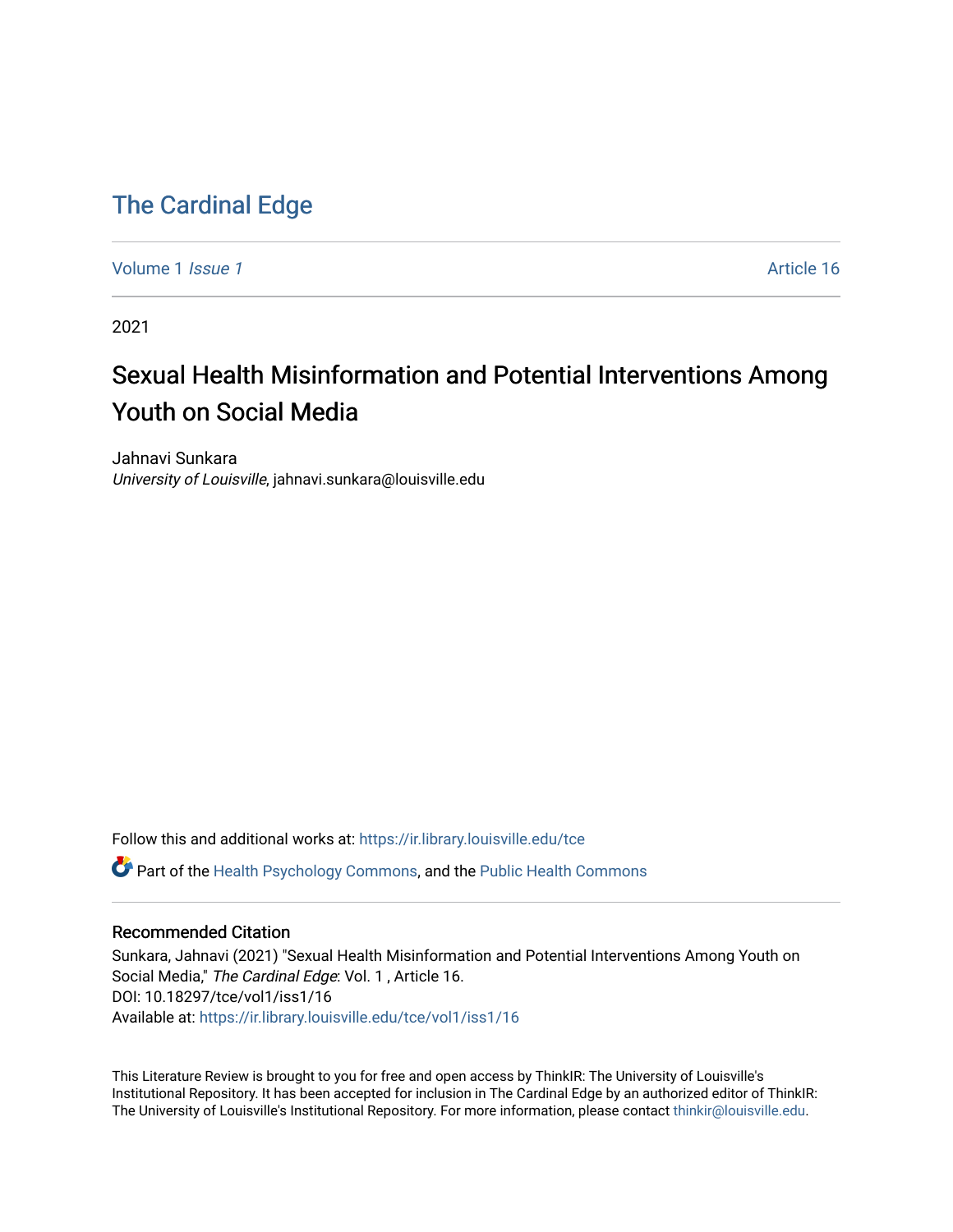# **Sexual Health Misinformation and Potential Interventions Among Youth on Social Media**

# Jahnavi Sunkara<sup>1</sup>

<sup>1</sup> The University of Louisville, Louisville, KY, USA

## **ABSTRACT**

With the rise of the internet and social media, many adolescents and young adults have turned to the internet and social media for sexual health information. However, this can be problematic because sexual health misinformation on social media utilizes a variety of techniques to quickly disseminate and retain that misinformation in users. Historically, the spread of sexual health misinformation has specifically negatively impacted adolescents and young adults regarding two sexual health topics: contraceptives and HPV vaccination. Current evidence demonstrates that a combination of corrections and inoculation would be effective against general health misinformation. However, there is a lack of research on interventions aimed specifically at sexual health misinformation among adolescents and young adults. It is imperative that researchers further investigate interventions against sexual health misinformation among adolescents and young adults since confounding factors may influence the efficacy of currently studied methods

#### **INTRODUCTION**

Social media serves as an important pillar in adolescents' and young adults' social life. In fact, 97% of adolescents have created a social media profile and 51% use it daily (American Academy of Child and Adolescent Psychiatry, 2018). Adolescents commonly use social media to stay connected to friends, express themselves, and explore topics (American Academy of Child and Adolescent Psychiatry, 2018). However, social media also serves as an important source of health information for many adolescents. Current research shows that nearly half of adolescents utilize the internet for health information (Borzekowski & Rickert, 2001; Jiménez-Pernett et al., 2010). Moreover, a cross-sectional survey among New York high schoolers found that information regarding sexually transmitted diseases and sexual behaviors were among some of the most commonly explored health topics when consulting the internet (Borzekowski & Rickert, 2001).

When adolescents and young adults use social media to search for sexual health information, there are many benefits and drawbacks. The following paper discusses three aspects of adolescent and young adult use of social media for sexual health information: 1) reasons why adolescents and young adults seek sexual health information on social media, 2) consequences of sexual health misinformation on social media among adolescents and young adults, and 3) potential interventions to combat sexual health misinformation on social media among adolescents and young adults.

## **REASONS FOR SEEKING SEXUAL HEALTH INFORMATION ON SOCIAL MEDIA**

Adolescence and young adulthood are times of significant physical, emotional, and sexual developmental changes that often leave individuals questioning why those changes are occurring. During this time, many adolescents and young adults turn to the internet and social media to get health information. This section discusses four reasons why adolescents and young adults turn to the internet and social media for advice: 1) social media guarantees a degree of anonymity, 2) social media presents health information in an aesthetically pleasing manner, 3) social media is very accessible, and 4) social media increases a sense of belonging.

Adolescents and young adults can often feel embarrassed to ask questions to parents, peers, or health providers about sensitive health issues – including sexual health. Moreover, there can be a stigma in some groups to even ask questions pertaining to sexual health (Jones et al., 2018; Springate & Omar, 2013). The internet and social media provide a degree of anonymity so that individuals do not face any personally directed backlash for asking genuine health-related questions. One study examined the use of Facebook for peer communication of sexual health and intimate relations (Yeo & Chu, 2017). Young adults unofficially affiliated with a Hong Kong University anonymously posted questions to a Facebook group regarding numerous sexual health topics and this study found that replies were mostly supportive (Yeo & Chu, 2017). The anonymity associated with social media makes it an important source for sexual health information.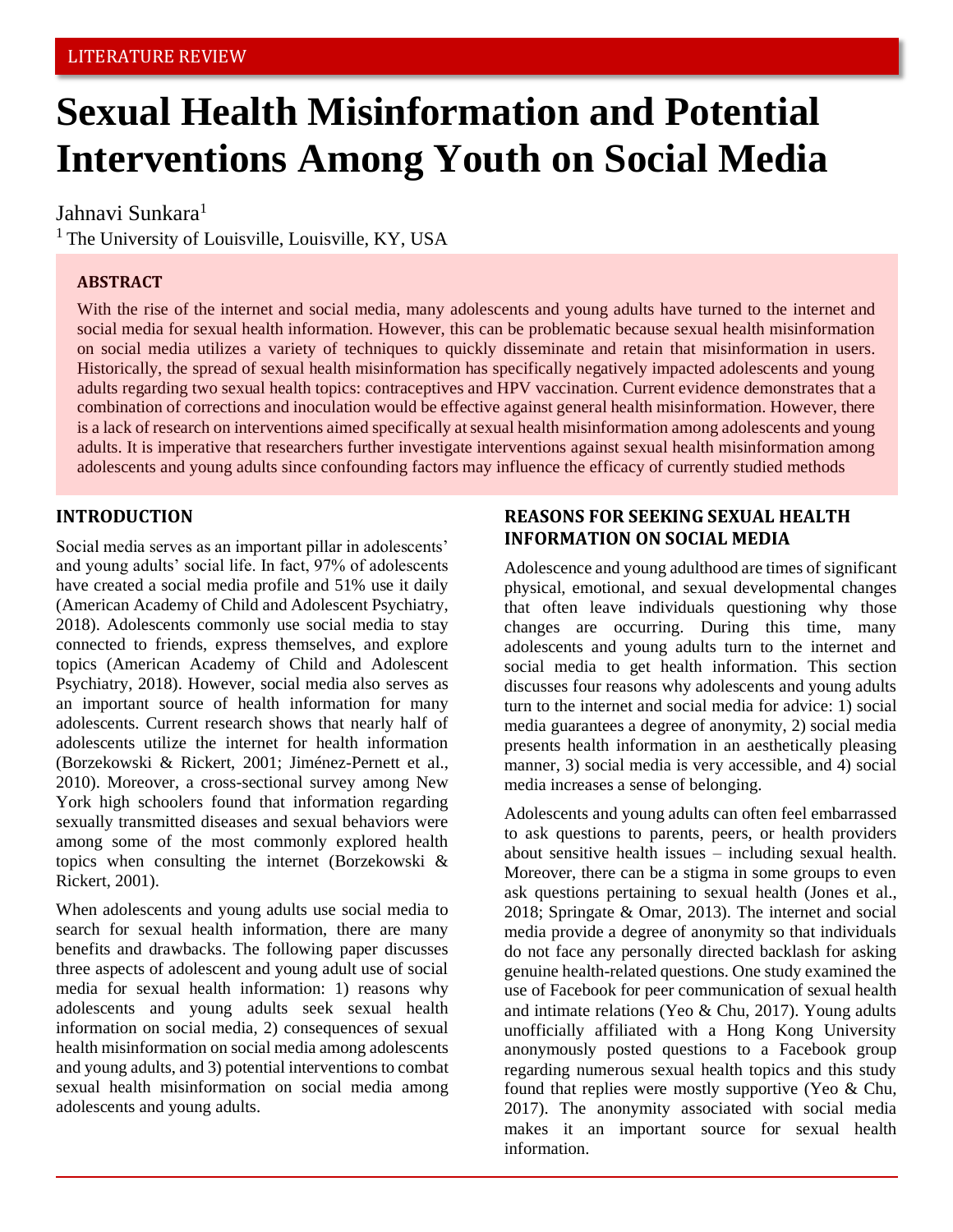In addition to anonymity, social media also provides an aesthetically pleasing manner to display health information. Most reputable government sources tend to overwhelm individuals by numerous statistics and are often presented in a plain layout, while health information on social media is often displayed in a quick manner on small infographics. In fact, a study conducted by Jones et al. (2018) demonstrated that university and high school students thought that Facebook provided more visually appealing health information that other reputable health information sites. Thus, adolescents and young adults are more likely to turn to social media to turn to information.

Furthermore, social media is very accessible. According to the Pew Research Center, 95% of adolescents had access to a smartphone and 45% of adolescents were "constantly online" in 2018 (Anderson & Jiang, 2020). Traditionally, when an individual had a pressing healthrelated question, they would often have to wait several months until their appointment with their primary care provider or they would have to pay handsome sums of money for an emergency room visit. Social media, on the other hand, provides a more instantaneous answer to pressing health issues. By consulting the internet and social media, individuals can prevent unnecessary medical expenses for benign issues and can prevent delay in treatment due to hesitancy toward genuinely dire health issues.

Lastly, social media can also increase a sense of belonging among adolescents. According to a committee opinion written in the *Journal of Obstetrics & Gynecology* by Dr. Loveless (2016), adolescent communication is primarily peer-oriented and those with chronic health conditions can often feel isolated. On the internet, and through social media, those with chronic conditions can find similar individuals, which can offer a source of anonymous support (Loveless, 2016). Moreover, individuals that share the same chronic condition can form peer networks of their own and feel less isolated (Loveless, 2016). Even among adolescents without chronic conditions, social media still appeals to a sense of belonging (Gruss & Abrahams, 2020).

Overall, social media exhibits several appealing factors for why adolescents and young adults turn to social media for sexual health information. The degree of anonymity, aesthetically pleasing framework, accessibility, and networking capability of social media are all compelling reasons to turn to social media; however, there are also many consequences.

#### **CONSEQUENCES OF SEXUAL HEALTH MISINFORMATION ON SOCIAL MEDIA AMONG YOUTH**

Throughout history, health misinformation, defined as "false or inaccurate information regardless of intentional authorship" of health information, has had dire consequences on public health (Southwell et al., 2019). For example, in July 1983, an article was published in a New Delhi newspaper stating that the HIV virus was created by U.S. scientists in Fort Detrick, Maryland in order to kill African Americans (Ellick et al., 2018). By late 1986, mainstream media networks were publishing this story, which further proliferated the misinformation and contributed to widespread mistrust of health science amongst African Americans (Ellick et al., 2018).

In this example, there was a considerable lag between the initial instance of misinformation and the widespread dissemination of misinformation to the public. Today, however, social media has exacerbated the spread of health misinformation, including sexual health misinformation (Ellick et al., 2018). Adolescent and young adult use of social media for sexual health information can be problematic because sexual health misinformation on social media utilizes a variety of techniques to quickly disseminate and retain that misinformation in users.

One technique often used is the emphasis on negative consequences. Currently, most journalists are not trained in reading scientific literature; that lack of skill, partnered with tight deadlines and the pressure to produce thousands of views, has led to an emphasis on negative consequences (Foran, 2019). Targeting individuals' emotions through these negative consequences tend to garner more views and, as a result, negative consequences have had a greater chance of receiving media coverage and spreading via social media than accurately sound information (Foran, 2019).

Another technique often used is individual testimonies. Individuals often find others' experiences more credible than other sources of information. In fact, a study conducted by Anderson et al. (2014) examined sources of information regarding IUD efficacy and ease of use. Women in this study reported that female friends and family members' testimonials were valuable means of obtaining information regarding IUDs (Anderson et al., 2014). However, most of the testimonials were negative experiences and contained misinformation (Anderson et al., 2014). While testimonials can lead to positive outcomes, they are also an effective means to spread misinformation.

A third technique often used is perpetuation of conspiracy theories. Conspiracy theories are highly effective in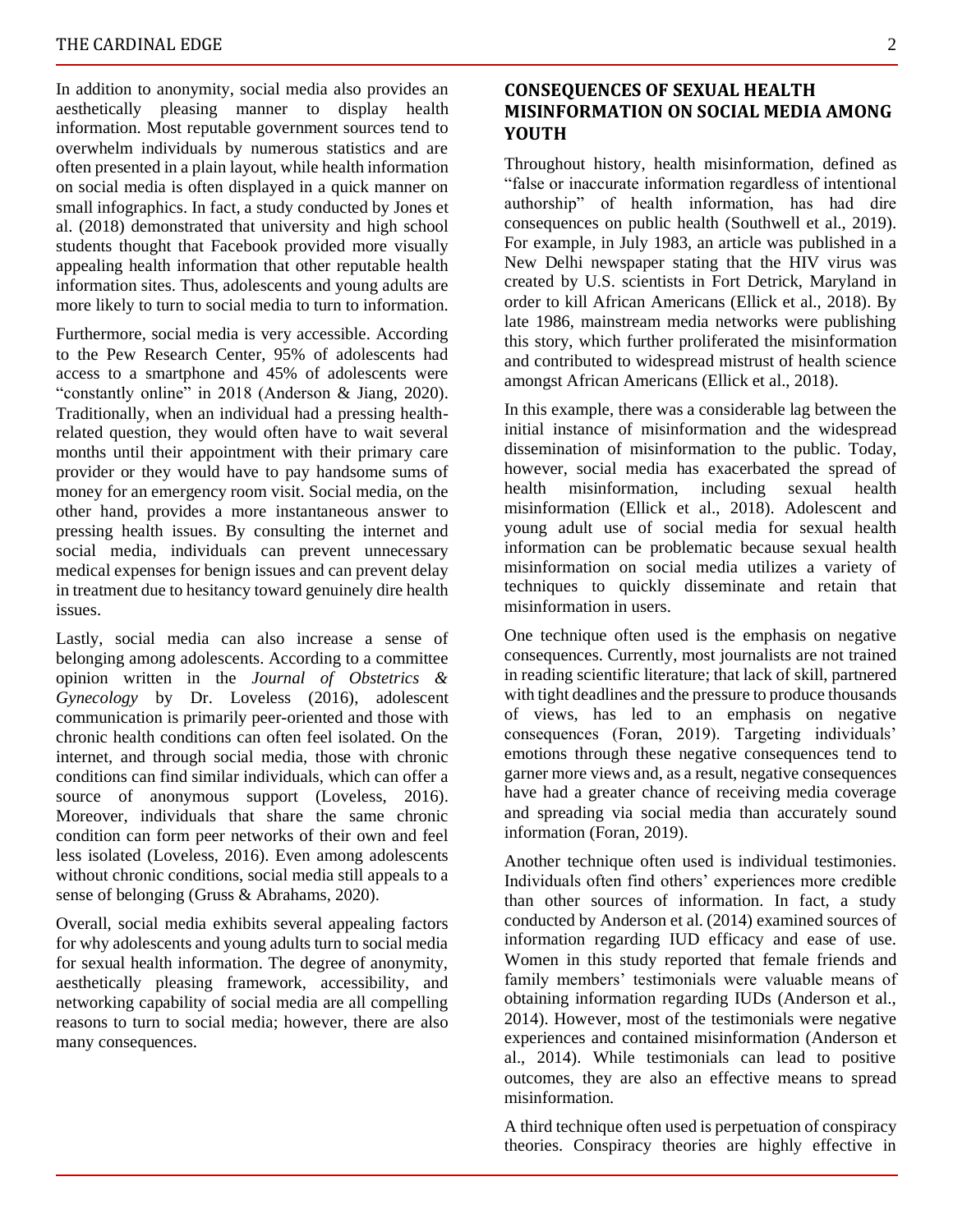spreading misinformation on social media and tend to persist even with a lack of substantial evidence (Lewandowsky & Cook, 2020). Several factors contribute to the belief and dissemination of conspiracy theories: a feeling of powerlessness, explanation for unlikely events, disputation of mainstream politics, and coping mechanism for threats (Lewandowsky & Cook, 2020). Each of these factors prey on individuals' emotions, thereby making the circulation of misinformation easier and more effective (Bosomworth, 2014).

The following section looks at how the three aforementioned techniques contribute to the extensive spread of misinformation and how they negatively impact adolescents and young adults regarding two sexual health topics: contraceptives and HPV vaccination.

### *CONTRACEPTIVES*

Contraceptives are crucial in preventing unwanted pregnancy among sexually active adolescents and young adults. However, contraceptive misinformation utilizes negative consequences, individual testimonies, and perpetuation of conspiracy theories to spread its message and inadvertently harm adolescents and young adults. An article written by Foran (2019) in the *European Journal of Contraception and Reproductive Health Care* discusses the utilization of all three of these strategies in contraceptive misinformation.

In late 2017, the Australian National Broadcasting Commission released a series of articles on their television channels and social media accounts that questioned the benefits and highlighted numerous adverse effects of long-acting reversible contraceptives (Foran, 2019). As evidence, these articles cited testimonials from women on social media who demonstrated physical and mental harm while using these contraceptives (Foran, 2019). Moreover, the articles perpetuated two conspiracy theories: 1) the growth in popularity of combined oral contraceptive pills resulted from marketing campaigns by pharmaceutical companies in order to make more profit after their products went off-patent and 2) Australian regulatory data regarding adverse effects associated with long-acting reversible contraception was belittled by clinicians in order to encourage use (Foran, 2019).

The articles written and posted by the Australian National Broadcasting Commission inherently emphasized the negative consequences of long-acting reversible contraceptives. While the articles included a brief comment from a local clinical expert that provided an opposing viewpoint, this comment was massively undermined by the remaining contents of the article (Foran, 2019). The emphasis of these negative consequences preyed on adolescents' and young adults' fears regarding contraceptive use and led to the further

dissemination of the misinformation. The individual testimonies cited in the articles further contributed to the emphasis of negative consequences but also increased the perceived credibility of the misinformation among social media users. Furthermore, the articles perpetuated conspiracy theories that explained why long-acting reversible contraceptives boomed in the past few decades.

The misinformation disseminated through these techniques regarding contraceptives negatively impacted adolescents and young adults. In the weeks that followed the articles published in Australia, health providers reported that many women cancelled their contraceptive consultations (Foran, 2019). Similar dissemination of misinformation via social media could lead to an increase in unintended pregnancy and an increase in unsafe abortion rates among sexually active adolescents and young adults (Springate & Omar, 2013). Moreover, pregnancy in adolescence and young adulthood is associated with higher maternal mortality due to obstetric complications and unsafe abortions (Odland, 2018).

#### *HPV*

Human papillomavirus (HPV) is the most common sexually transmitted infection in the United States and can cause serious health problems like genital warts and cancer (Centers for Disease Control and Prevention, 2021). However, vaccination can prevent majority of these issues. Vaccination is recommended for adolescents and young adults from 9-26 years old, but misinformation regarding relative risk and unproven side effects are the most commonly cited reasons for not receiving the vaccine (Centers for Disease Control and Prevention, 2021; Teoh, 2019). HPV vaccination misinformation utilizes negative consequences, individual testimonies, and perpetuation of conspiracy theories to spread its message and inadvertently harm adolescents and young adults.

An article written by Teoh (2019), published in the *American Society of Clinical Oncology Educational Book*, discusses the perpetuation of anti-HPV vaccination sentiments. Most of the misinformation associated with anti-HPV sentiments preyed on individuals' emotions by focusing on the unproven negative side effects of the vaccine. In fact, in a 2018 cross-sectional survey, almost half of respondents had heard stories about HPV vaccine, with 19% hearing only vaccine harms and 15% hearing both vaccine harms and benefits (Margolis et al., 2019). Moreover, respondents were more likely to recall harms rather than prevention on social media and, as a result, were more hesitant to get vaccinated (Margolis et al., 2019).

Individual testimonies also aided in the spread of HPV vaccine misinformation. In 2013, Japanese media and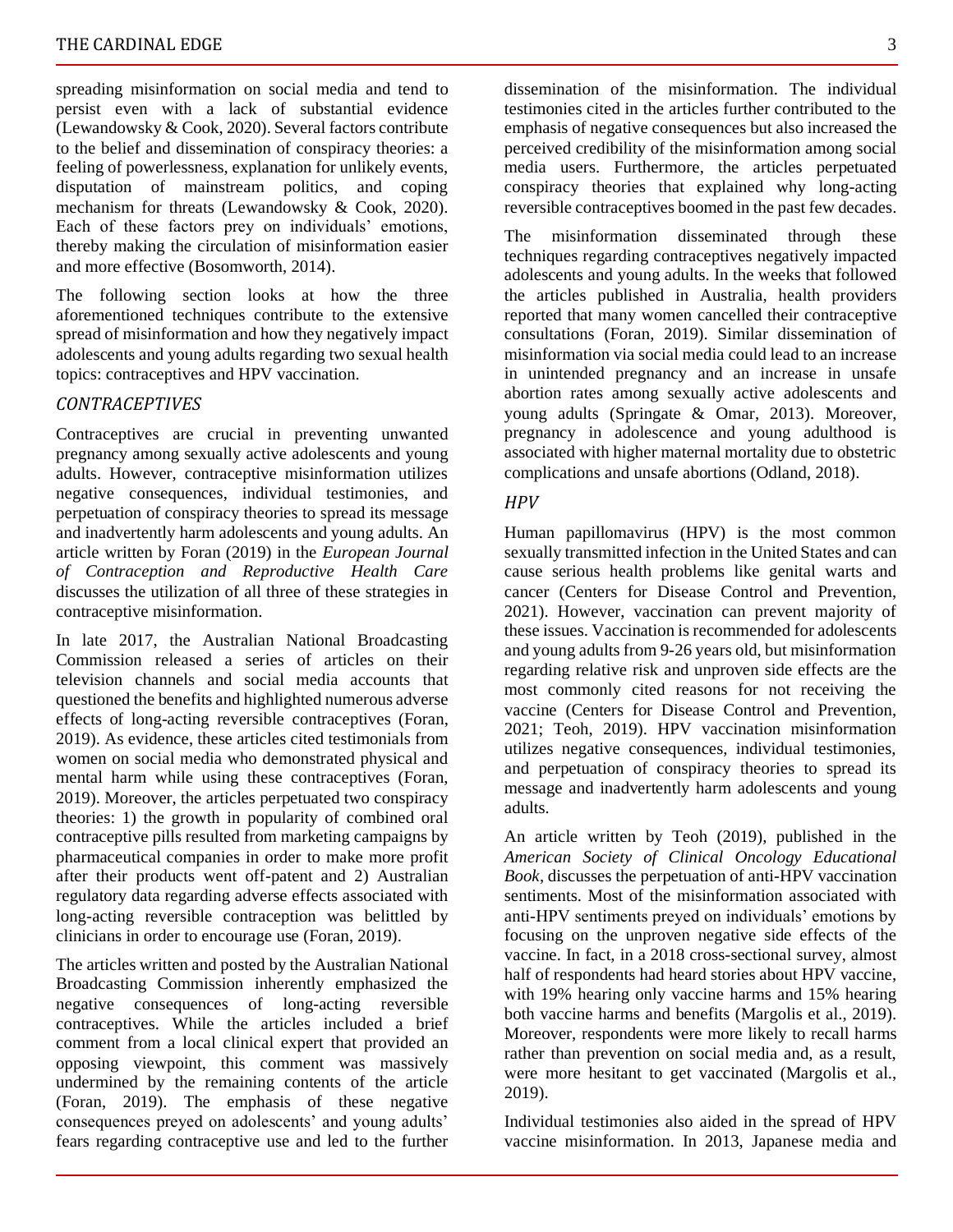social media covered numerous anecdotal accounts of serious adverse events attributed to the HPV vaccine (Foran, 2019). As a result of these articles, that primarily focused on these individual testimonies, HPV vaccination rates decreased from 70% to 1% in Japan (Foran, 2019). Although the Vaccine Adverse Reactions Review Committee in Japan has repeatedly concluded that anecdotal symptoms are mostly likely psychosomatic, individual testimonies had a negative impact on overall HPV vaccination rates in Japan (Muranka, 2017).

Conspiracy theories also contributed to the spread of HPV vaccine misinformation. Individuals on social media have perpetuated the belief that the government and pharmaceutical industries have ill intent by encouraging HPV vaccination (Teoh, 2019). The perpetuation of these conspiracy theories further increases hesitancy regarding HPV vaccination among adolescents and young adults.

Overall, the culmination of HPV vaccination misinformation has led to the decrease in vaccination rates among adolescents and young adults, who are the prime candidates for vaccination (Teoh, 2019). Even though countless credible sources state that HPV vaccination can prevent genital warts and various cancers, HPV vaccination misinformation can lead to an increase in HPV infections and an HPV epidemic (Centers for Disease Control and Prevention, 2021).

#### **POTENTIAL INTERVENTIONS AGAINST SEXUAL HEALTH MISINFORMATION**

Sexual health misinformation and the strategies employed to accelerate its spread have the potential for serious<br>public health consequences, especially among public health consequences, especially among adolescents and young adults. Currently, there are two major researched interventions that show promise: 1) corrections and 2) inoculation.

Corrections is defined as "the presentation of information designed to rebut an inaccurate claim or misperception" (Sylvia Chou et al., 2020). Citing highly credible factual information and providing links to expert sources via social media posts are effective methods to combat health misinformation (Lewandowsky et al., 2012; Sylvia Chou et al., 2020). Moreover, expert sources, such as medical professionals, are more effective than general users at correcting misinformation and engagement in corrections on social media does not negatively affect their credibility (Lewandowsky et al. 2021; Vraga & Bode, 2017).

Inoculation has also been shown to be an effective way to combat health misinformation. Inoculation theory, first conceived by William McGuire in 1964, drew comparisons between resistance against propaganda and biological immunization (Roozenbeek & van der Linden, 2018). In the context of health misinformation, reputable sources and users would discuss and refute weak counter

arguments of misinformation in order to "inoculate" the general public (Roozenbeek & van der Linden, 2018). Inoculation differs from corrections in that while corrections is refutation in response to misinformation, inoculation is refutation in anticipation of misinformation. A study conducted by Roozenbeek and van der Linden (2018) found that inoculation against misinformation reduced the perceived reliability and persuasiveness of the misinformation.

Posting articles, infographics, and links that utilize a combination of corrections and inoculation on social media would be effective against general health misinformation because the combination would lower the effectiveness of misinformation before and after dissemination. However, it is important to note that while extensive research has been conducted on both methods, most studies focused on overall health misinformation among adults; there is little research on interventions regarding sexual health misinformation among adolescents and young adults. As mentioned earlier, adolescents and young adults use social media as an important means of social communication, which could introduce other confounding factors that would influence the efficacy of these interventions.

#### **CONCLUSION**

Since its conception, social media has paved the way for globalization, social movements, political uprisings, and many other positive outcomes. Additionally, social media serves as an important source of sexual health information for adolescents and young adults. Some of the most commonly cited reasons why adolescents and young adults turn to the internet and social media for advice are anonymity, aestheticism, accessibility, and sense of belonging. However, social media has also exacerbated the spread of misinformation.

The three most commonly used strategies in the spread of sexual health misinformation are the emphasis on negative consequences, individual testimonies, and perpetuation of conspiracy theories. The utilization of all three of these strategies regarding sexual health topics, like contraceptive and HPV vaccination misinformation, can lead to dire consequences for adolescents and young adults.

Current evidence demonstrates that a combination of corrections and inoculation would be effective against general health misinformation. However, there is a lack of research on interventions aimed specifically at sexual health misinformation. Moreover, little research has been conducted regarding sexual health misinformation among adolescents and young adults. It is imperative that researchers further investigate interventions against sexual health misinformation among adolescents and